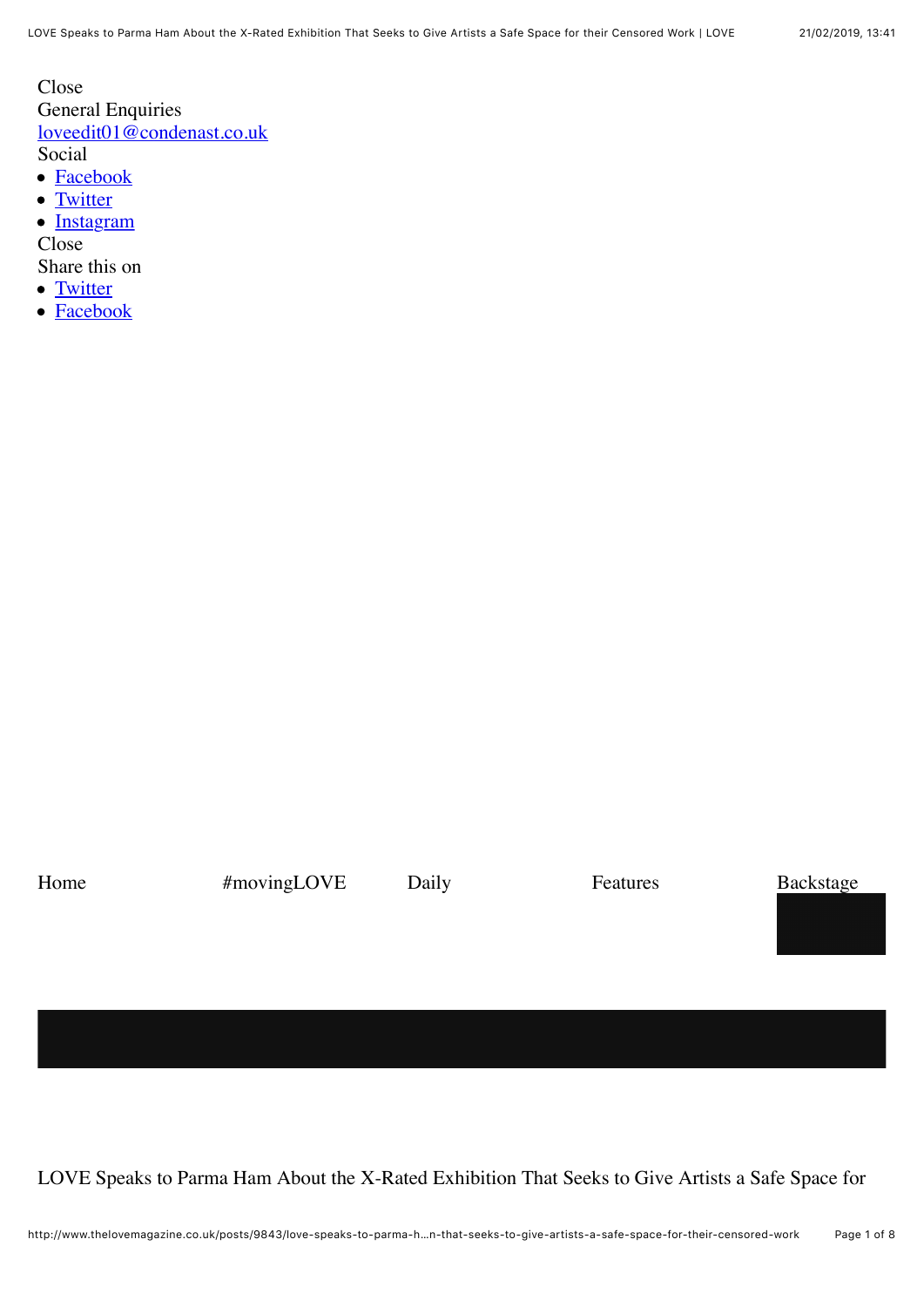

Latex Lucifer: 'Blojob'

You may have seen Parma Ham partying at Electrowerkz donning a signature mohawk, but to coincide with the first edition of Frieze Los Angeles, the die-hard goth, DJ and art curatorial producer has seemingly taken a break from partying to curate *Community Guidelines.* Parma Ham's latest exhibition targets the aggressive censorship that takes place on social media, asking 16 artists to select images and/or films to exhibit that have been, or would be, removed from their social media due it being deemed

LOVE Speaks to Parma Ham About the X-Rated Exhibition That Seeks to Give Artists a Safe Space for their Censored Work | LOVE 21/02/2019, 13)41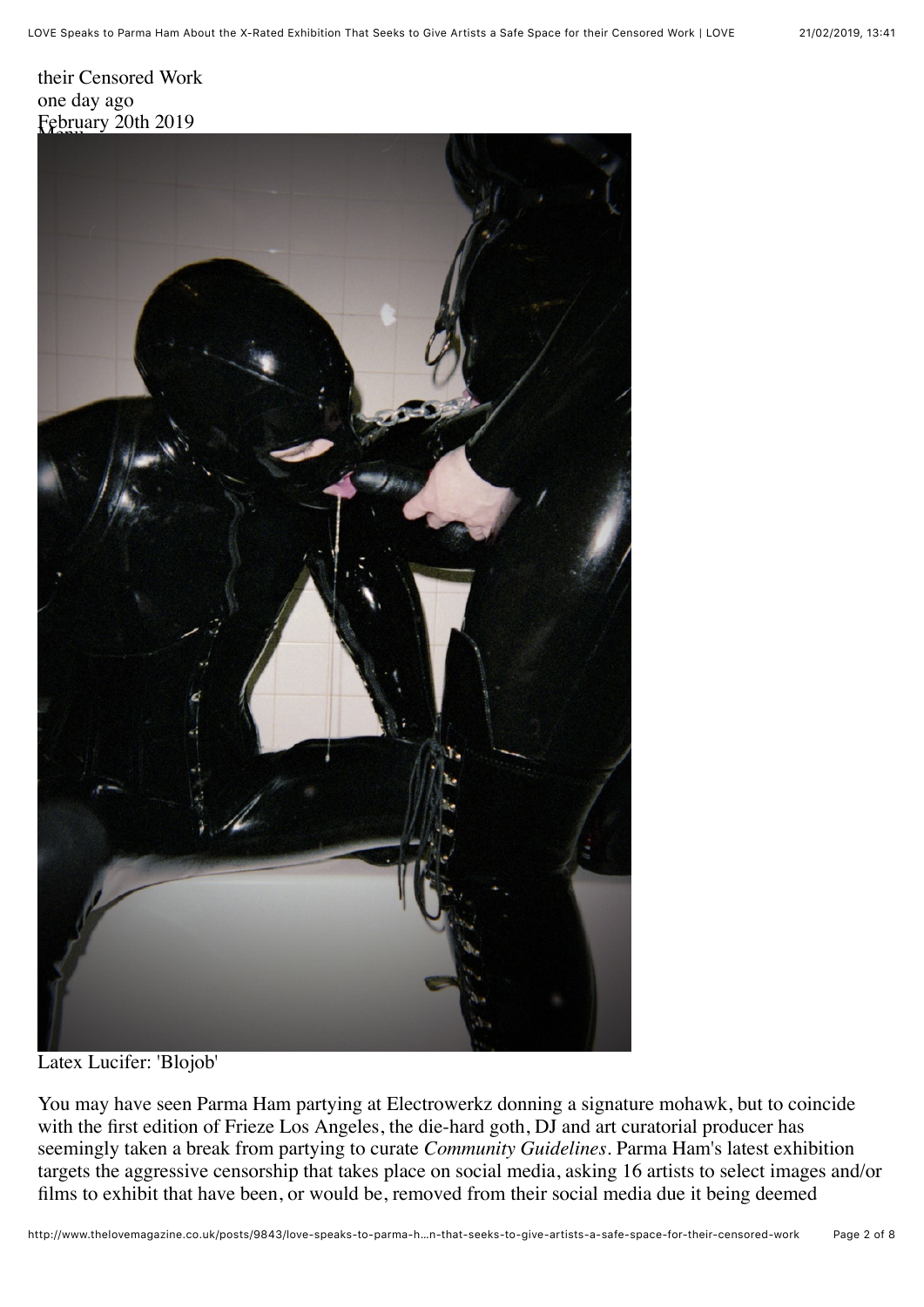unsuitable as per 'Community Guidelines'.

Inevitably, the purpose of censoring is to control, and as a result of it, history can be rewritten; authorities have the power to filter what we consume, which goes against the entire concept of social media and freedom of expression. George Orwell's *1984* was a novel which, although published in 1949, spoke of the harrowing tribulations that would come in the future. A particular part of the dystopian fiction reads, 'And if all others accepted the lie which the Party imposed - if all records told the same tale - then the lie passed into history and became truth. "Who controls the past" read the Party slogan, "controls the future: who controls the present controls the past."'

## *LOVE spoke to Parma Ham about the X-Rated exhibition below (Community Guidelines is LOVE spoke to Parma Ham about the X-Rated exhibition below (Community Guidelines is available to see now until March 7th 2019 at Lethal Amounts Gallery, 1226 W. 7th Street, Los Angeles, CA 90017) Los Angeles, CA 90017)*

## **In the past, art has been used as a method of snobbery – Monet vs. Pollock, Botticelli vs. Picasso, realism vs. abstract. Do you feel as though social media and new-age technology targets the elitist culture surrounding art?**

The artists in the show routinely display their work for free, with their primary source of displaying work via a smart phone app. There is no intermediary taste creator between you (the audience) and the artist when online, whereas galleries and museums will make a choice based on an artworld hierarchy which is often heavily influenced by money. Artists who are popular on social media have received their following democratically in that the audience has chosen to follow them. These artists are also largely self taught, and have sidestepped artschool and degree shows. Not to mention it's generally quite difficult to commodify and exclusify work that's always been consumed for free.

## **This exhibition rejects the notion of censorship, but do you think a line should ever be drawn? If so, what would said line be, and how have you determined it?**

The show identifies a problem where many of these artists cannot display their work online, which is particular issue for artists where this is the main source of interaction with their audience. I recognise that the exhibition might not be suitable for minors, but for that we have parental guidance like there is with film, television and institutional exhibitions. For social media we need a viewing filter that separates adult content and hides it from children. Deleting content and blocking minority artists is not the best solution. This would also take care of the double standards we have; where stars such as @kendalljenner show skin, but when it comes to individuals or artists one would get blocked.

![](_page_2_Picture_9.jpeg)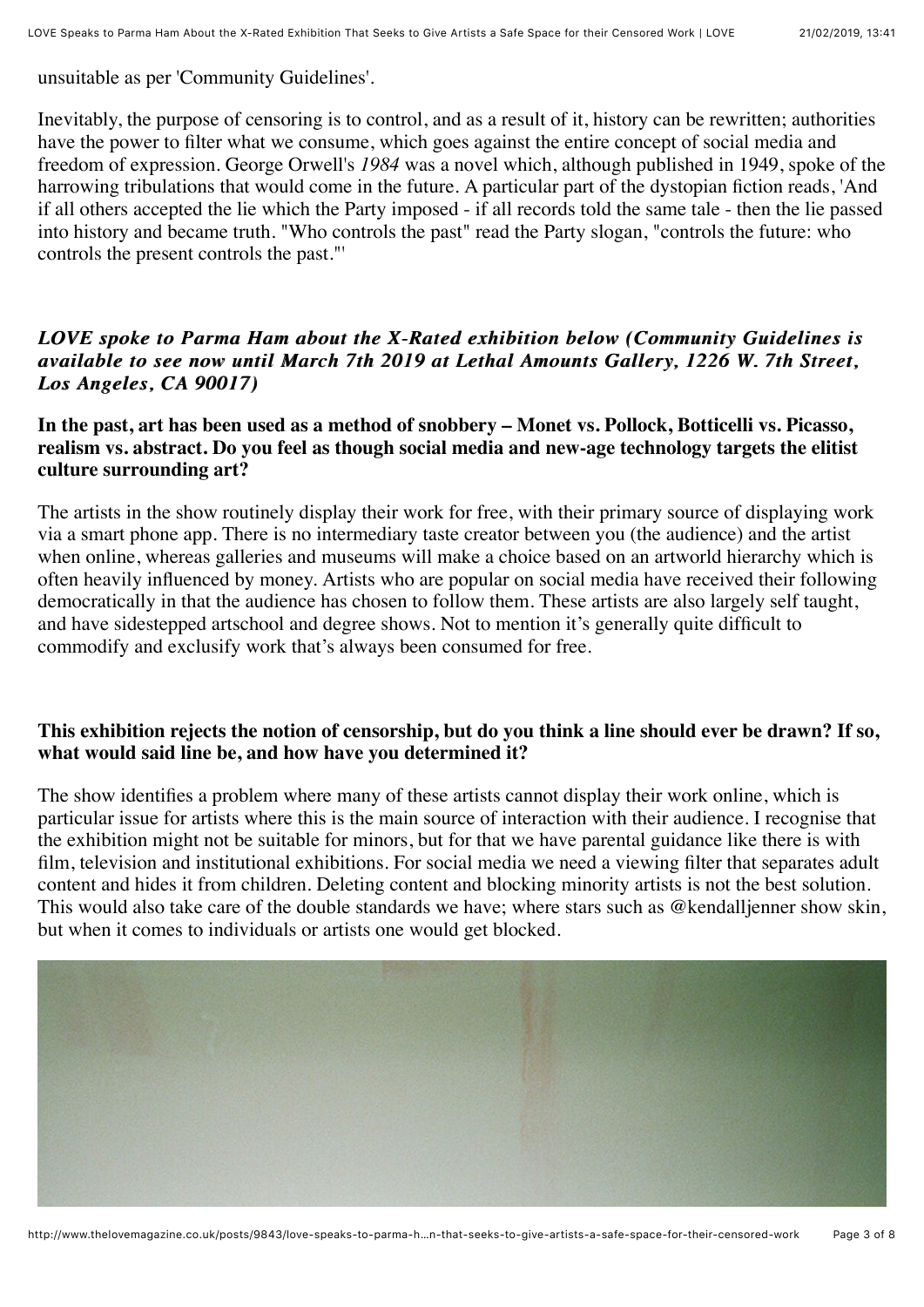![](_page_3_Picture_2.jpeg)

Lewis G. Burton: 'Mound', 2019

**The press release reads 'It is important that we question the authorities who are able to implement control over artists and over our lives.' Do you think the authorities' oppression comes from fear of the unknown/unfamiliarity?**

One of the great things about social media is that it integrates art into your every day experience. You can be at a café waiting for your friend to arrive, and by scrolling, you will be exposed to cutting edge creativity in art, fashion, make up, design, and music, and it's all mixed in with images of your cousin's baby and what your colleague had for dinner. It's incredible that it's all in one place. But it's also for this reason where tech companies need to be socially responsible, as their power and control bleeds more and more into every day experience.

I think social media has drawn this arbitrary line in the sand over what they think will be the most agreeable to the most amount of people. The problem with this utilitarian model is it doesn't support minority groups and blocks anything transgressive. This creates a filter bubble in that the internet user then only encounters information and opinions that conform to and reinforce their own beliefs.

**On your Instagram post with Salvia (@salvjiia) you recall an encounter where you were walking on a road that has numerous embassies on them, and you were approached by a security guard who asked you to walk somewhere else because you were "strange looking". Is this a frequent occurrence – people targeting you because of your aesthetic?**

Being profiled and treated differently happens all the time. Just before the opening of the exhibition we were visiting the graves of some musicians at the Hollywood Forever Cemetery and were asked to leave on account of the way we looked, meanwhile other visitors were left alone. This profiling also takes place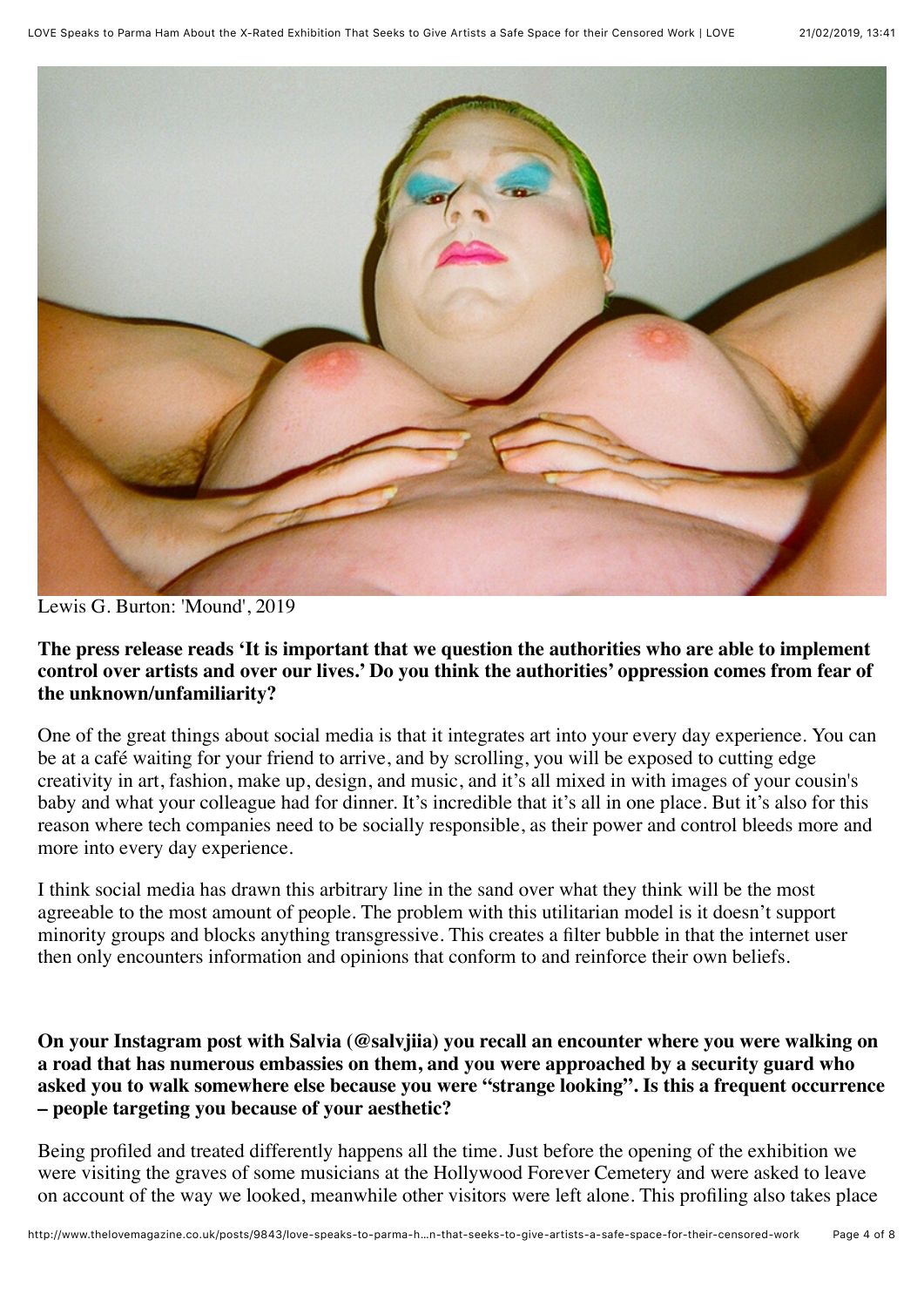at airports, and it's a horrible anxiety inducing moment for any trans or gender non-conformer as various aspects of your identity are questioned, judged and even laughed at.

## **How did the 16 artists that are exhibited react when you asked them to be a part of this exhibition, and explained the concept?**

Everyone immediately understood the gripe with censorship, having all suffered because of it, so the necessity of the show was really felt, and for me, it was great to work with that kind of enthusiasm. The other half of the concept is migrating artists who typically show their work digitally into a physical space, and for some of the artists, it was the first time that their work had been printed and installed. I wanted to show that "Instagram Artists" also belong in galleries and museums, and are worthy recipients of artworld opportunities.

![](_page_4_Picture_5.jpeg)

Mimi Virus: 'Sacrificial Lamb at the Stake of God'